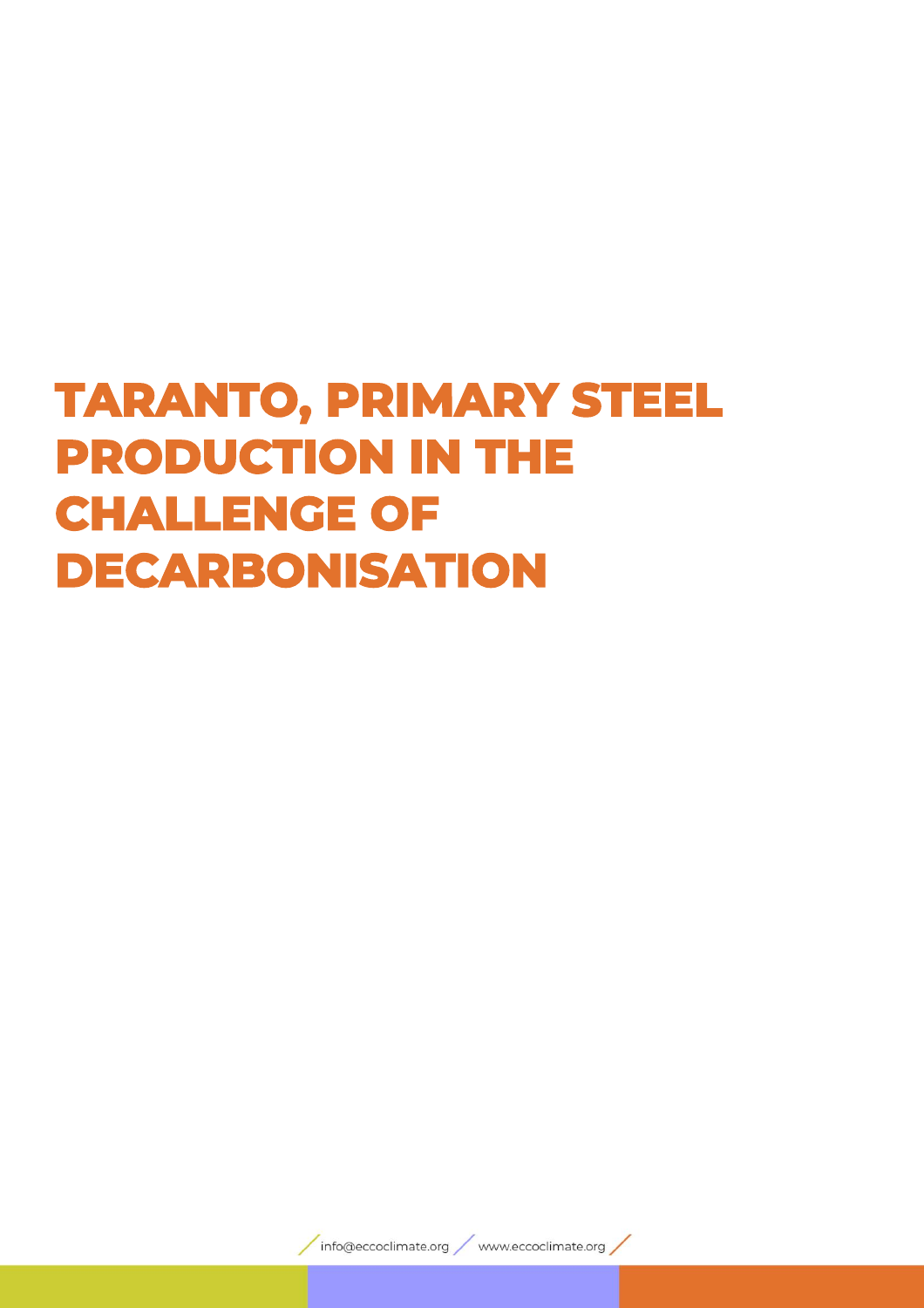# **Index**

| 3 The importance of maintaining a domestic primary steel                                     |  |  |  |  |
|----------------------------------------------------------------------------------------------|--|--|--|--|
|                                                                                              |  |  |  |  |
|                                                                                              |  |  |  |  |
|                                                                                              |  |  |  |  |
|                                                                                              |  |  |  |  |
|                                                                                              |  |  |  |  |
|                                                                                              |  |  |  |  |
| 4.5 I costi della tecnologia DRI nel medio periodo  Errore. Il segnalibro non è<br>definito. |  |  |  |  |
| 4.6 Le ripercussioni sull'occupazione Errore. Il segnalibro non è definito.                  |  |  |  |  |
| 5 La cattura della CO <sub>2</sub> , Errore. Il segnalibro non è definito.                   |  |  |  |  |
|                                                                                              |  |  |  |  |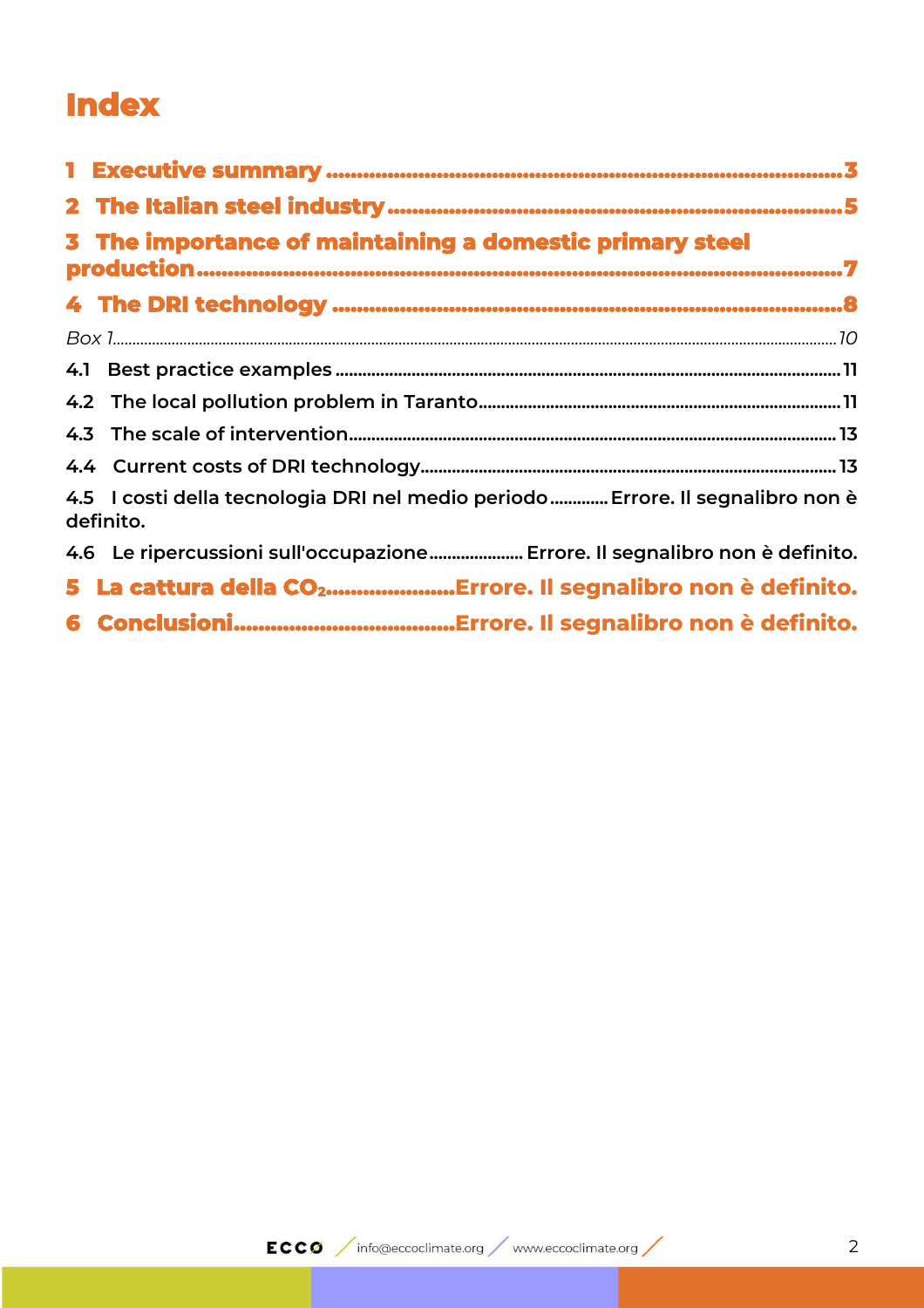## <span id="page-2-0"></span>**1 Executive summary**

The maintenance of primary steel production in the decarbonization process represents an important commitment to the development of the national economy. Italy is the second largest steel producer in Europe and the 11th in the world: in 2019 23,2 Mt of steel were produced in our country<sup>1</sup>. 82% of this is recycled steel, which is produced by melting mainly ferrous scrap in electric arc furnaces, together with additions of cast iron and iron sponge. The remaining 18% is primary steel, produced from iron ores at the *Acciaierie d'Italia* plant in Taranto<sup>2</sup>. In 2020 the ex ILVA produced 3,4 million tons of steel, emitting 8,3 Mt of CO<sub>2</sub> into the atmosphere<sup>3</sup>. In addition to greenhouse gases, various pollutants are also emitted, including dust, dioxins and polycyclic aromatic hydrocarbons (some of which are potentially carcinogenic), mainly deriving from the processing of coal and the use of its derivatives.

The present work of ECCO aims to deepen the question of the conversion of primary steel production in Italy, analysing the specific case of the only Italian plant that currently produces it, namely the Taranto steel plant. The forthcoming publication of the new industrial plan of Taranto, linked to the changed corporate structure, represents a unique opportunity to plan interventions and conversion solutions that can combine the economic and social sustainability of investments with the environmental and climate sustainability of the project. Although today at the international level the production of the so-called 'green steel' is still in pilot phase, the particular historical circumstances offer the possibility for the Taranto site to represent a flagship project of green steel in Europe and in the world, anticipating and driving change and bringing to the market a product whose demand will only grow in the future.

Based on our insights, it emerges that DRI (Direct Reduced Iron) technology is the solution that can best combine the different variables and that allows to achieve the complete decarbonization of the primary steel production process in the long term. For the conversion of the Taranto plant from coal blast furnaces to natural gas DRI, it is estimated that an investment of 2,5 billion euros is necessary, assuming a plant configuration that allows to produce 8 million tons of steel per year. In the literature no estimates have been found that foresee a reduction in the price of DRI and EAF units (Electric Arc Furnace, i.e. the electric arc furnaces where the products obtained with DRI are melted) by 2030. The transition to DRI technology also allows an immediate benefit in environmental terms, without the deterioration of the quality of the final product. There is therefore no justification for postponing this investment. Interventions aimed at maintaining the production with blast furnaces, on the other hand, are in complete contradiction with the objectives of climate neutrality by 2050, even if coal is partly replaced by natural gas.

The point of arrival of the complete conversion involves the use of green hydrogen, both as a fuel and as a reducing agent. However, now there are two problems:

1. Renewables and technologies for the production and storage of hydrogen are not yet sufficiently developed;

<sup>1</sup> "È [tempo di agire](http://federacciai.it/pubblicazioni-varie/) – [L'industria siderurgica italiana 2019](http://federacciai.it/pubblicazioni-varie/)", *Federacciai*.

<sup>2</sup> "[La siderurgia italiana in cifre](http://federacciai.it/pubblicazioni-varie/)", *Federacciai*.

<sup>3</sup> ["Rapporto esercizio 2020 Allegato-1.2 Materiali prodotti in stabilimento"](https://va.minambiente.it/it-IT/Oggetti/Documentazione/2038/4338?Testo=&RaggruppamentoID=2005#form-cercaDocumentazione), *Ministero della Transizione Ecologica.* 

<sup>&</sup>quot;[European Union Transaction Log](https://ec.europa.eu/clima/ets/ohaDetails.do?accountID=102266&action=all&languageCode=en&returnURL=resultList.currentPageNumber%3D17%26installationName%3D%26accountHolder%3D%26search%3DSearch%26permitIdentifier%3D%26form%3Doha%26searchType%3Doha%26currentSortSettings%3D%26mainActivityType%3D24%26installationIdentifier%3D%26account.registryCodes%3DIT%26languageCode%3Den®istryCode=IT)", *European Commission.* 

This value includes also the emissions of the cogeneration plant of ex ILVA of Taranto, managed by *ArcelorMittal Italy Energy Srl*. In the EUTL register the *Main Activity Type* of the plant is classified as *Combustion of fuels*. However, the plant burns off-gases from the steel plant, to which gives electricity and heat. Therefore, in this analysis the emissions of the cogeneration plant are merged with those of the steel plant.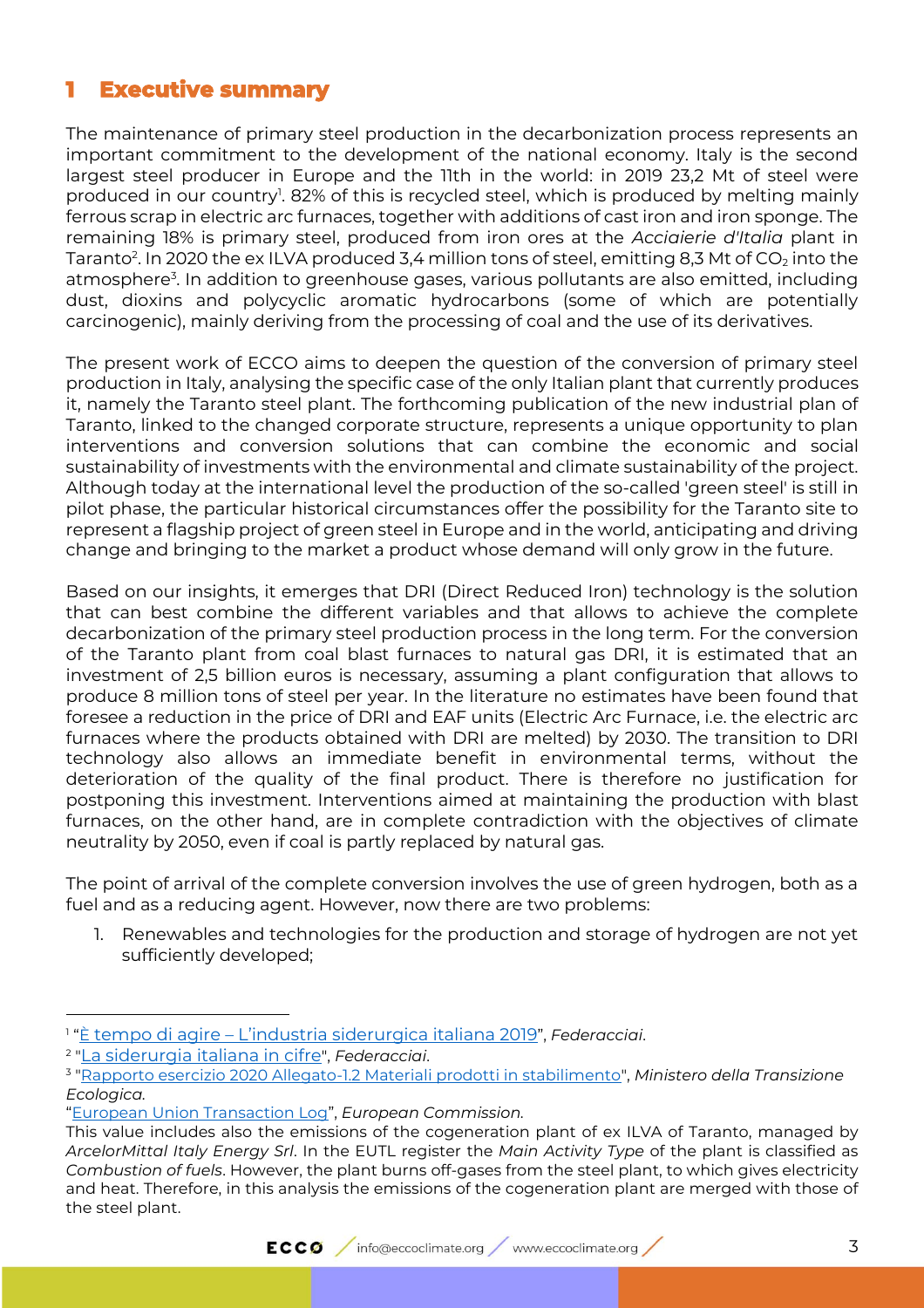2. The investments necessary to store a quantity of hydrogen necessary to ensure the continuity of operation of a steel mill of this size are between 8,2 and 8,9 billion euros. However, by 2030 they are expected to decrease significantly, to  $5.5 - 6.2$  billion  $\epsilon$ . It is, therefore, more convenient to postpone to the next few years the investments necessary for the transition from natural gas to green hydrogen.

The reduced employment needs of the system formed by DRI and EAF can be compensated and diversified through a coordinated development of alternative job opportunities, such as those in the green hydrogen and renewable energy supply chains. Given that the revival of production in Taranto requires public intervention, investments must be hinged on a longterm national strategy, so that the hydrogen DRI option is the only viable one considering the climate neutrality objectives.

Maintaining coal blast furnaces is not a viable option in the long run. As will be seen in the proposed work, the emission profile of blast furnaces is in no way compatible either with the inclusion of the plant in the reference environmental context and with the objectives of climate protection. This would be a classic example of investment lock-in.

In the analysis of variable costs of production (OPEX), however, coal does not emerge as a competitive option compared to natural gas and hydrogen. With coal blast furnaces, the total OPEX is between 621 € and 634 € per ton of steel, while with natural gas DRI technology it stands between 511  $\epsilon$  and 634  $\epsilon/t$ , while for hydrogen it is 586  $\epsilon/t$ . By 2030, thanks to the expected decrease in the price of electricity from renewables and the increase in the cost of carbon, it is estimated that DRI technology can allow steel to be produced in the most costeffective way, with a variable production cost of 642  $\epsilon/t$  with natural gas and 484  $\epsilon/t$  with hydrogen, compared to 653 €/t in the case of coal blast furnaces.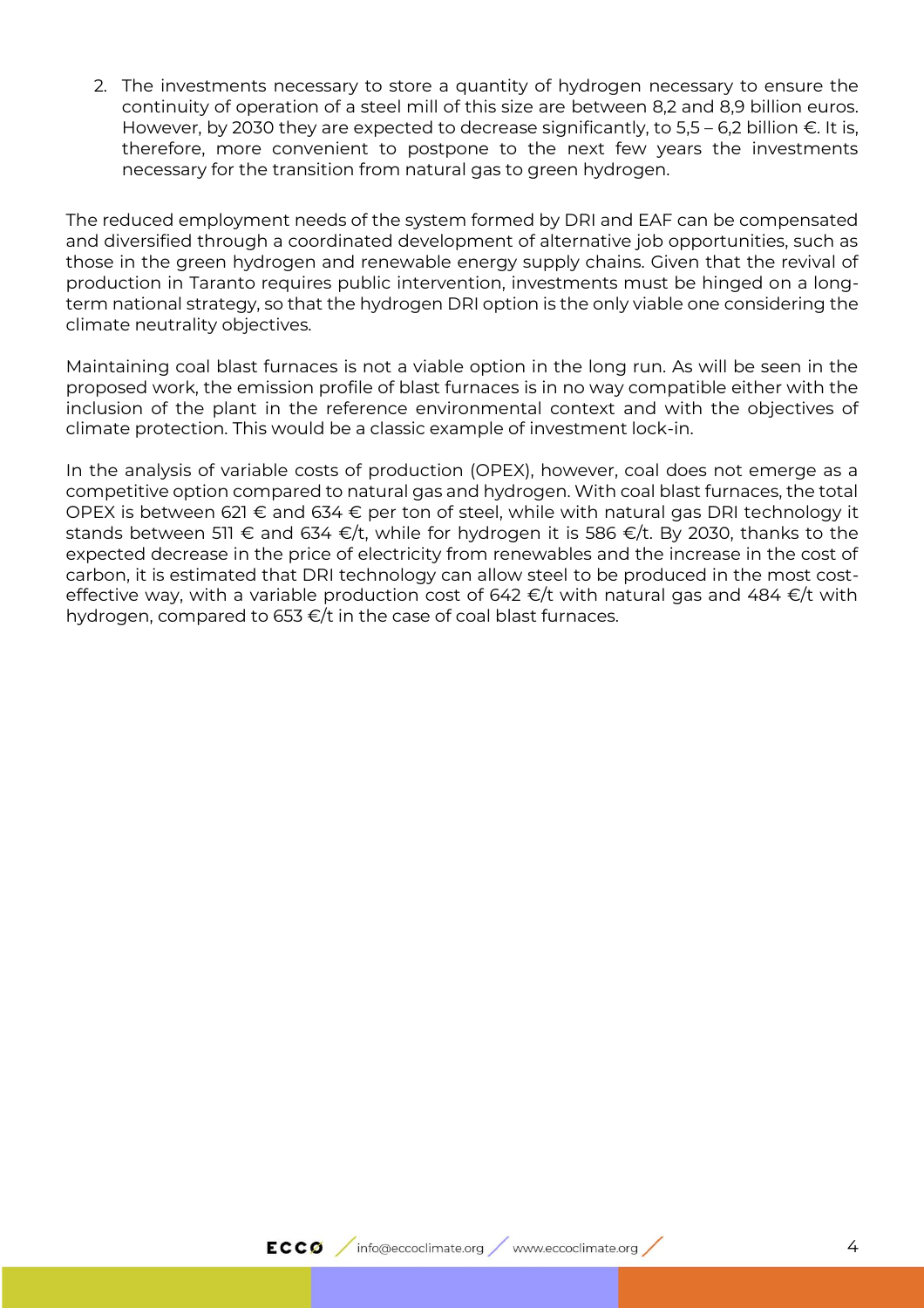# <span id="page-4-0"></span>**2 The Italian steel industry**

Italy is the second largest steel producer in Europe (after Germany) and 11th worldwide: 23,2 million tons of steel were produced in our country in 2019. 81,8% of this steel is from recycling, produced from scrap in electric arc furnaces. The remaining 18,2% is primary steel, that is produced in blast furnaces from iron ore and coal (full cycle). Primary steel is currently produced at the *Acciaierie d'Italia* plant in Taranto, as the other two sites producing steel from ore, Piombino and Trieste, were closed in 2014 and 2020, respectively.

As [Figure 1](#page-4-1) shows, the trend of primary steel production looks very different from that of secondary steel. Secondary steel production recovered its pre-crisis production level in 2018, while primary steel production has been continuously declining.

Due to the crisis from Covid-19, between March and April 2020, production dropped by 40% compared to the same months of the previous year; there was a brief recovery in the summer but, in the fall, during the second lockdown, production fell again by 18% (compared to September 2019)<sup>4</sup>. Since November 2020, production has been on the rise.



<span id="page-4-1"></span>*Figure 1 - Production of primary steel (Convertitore – BOF) and secondary steel (Elettrico – EAF) in Italy from 2005 to 2019<sup>5</sup> .*

The Italian steel industry, historically the second largest market in Europe in terms of both production and employment, is the leading European market by volume of steel produced from recycling<sup>6</sup>, as shown in Figure 2.

<sup>4</sup> "Produzione Italia", *Federacciai,* 15 April 2021.

<sup>5</sup> "È tempo di agire – [L'industria siderurgica italiana 2019"](http://federacciai.it/pubblicazioni-varie/), *Federacciai*.

<sup>6</sup> ["Il settore siderurgico: Impatto emergenza Covid-19 e misure urgenti per il rilancio"](https://www.senato.it/application/xmanager/projects/leg18/attachments/documento_evento_procedura_commissione/files/000/120/001/2020_05_07_Federacciai.pdf), *Federacciai.*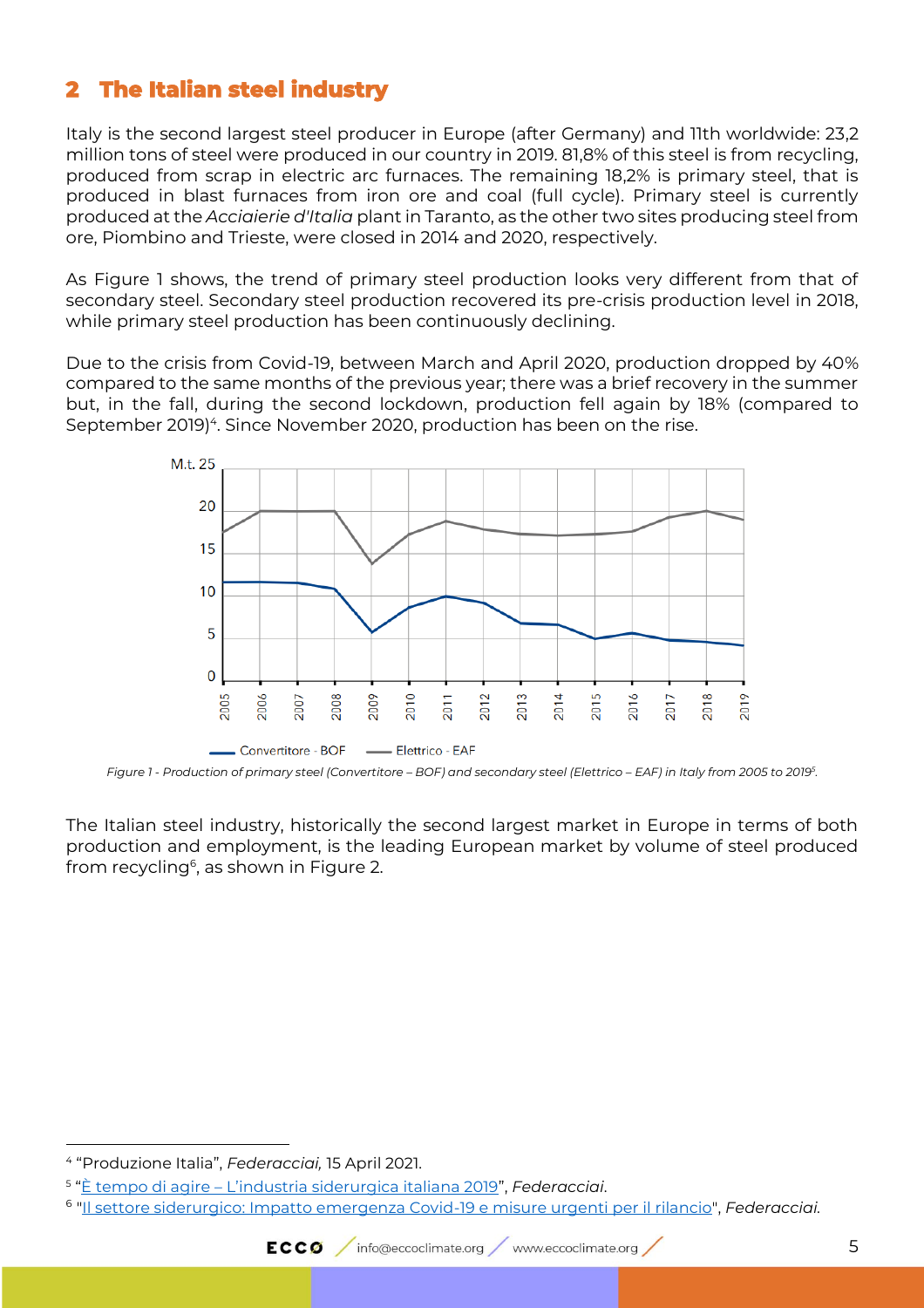

<span id="page-5-0"></span>In Italy the primary steel industry employs almost 31 thousand people [\(Figure 3\)](#page-5-1), of which more than 8 thousand are employed at the Taranto plant $^{\rm 8}$ . The Italian steel sector was heavily affected by the economic crisis of 2008, so much that from 2008 to 2019 this sector lost about 9 thousand workers and production fell by 24,2%<sup>9</sup>. In total, the steel sector, from the production of crude steel to its transformation into derivative products, now employs 70 thousand people, with an estimated employment impact of three times as much if the induced is also considered<sup>10</sup>.



*Figure 3 - Employment trends in the primary steel industry<sup>11</sup> .*

<span id="page-5-1"></span><sup>7</sup> "[Breakthrough Strategies for Climate-Neutral Industry in Europe](https://www.agora-energiewende.de/en/publications/breakthrough-strategies-for-climate-neutral-industry-in-europe-summary/)", *Agora,* April 2021.

<sup>8</sup> "È tempo di agire – [L'industria siderurgica italiana 2019"](http://federacciai.it/pubblicazioni-varie/), *Federacciai*.

<sup>&</sup>quot;[Proposta di soluzione tecnica per il rilancio dello stabilimento di Taranto](https://www.federmanager.it/pubblicazione/ex-ilva-proposta-di-soluzione-tecnica-per-il-rilancio-dello-stabilimento-di-taranto/)", *Federmanager,* May 2020.

<sup>9</sup> ["La siderurgia italiana in cifre"](http://federacciai.it/pubblicazioni-varie/), *Federacciai*.

<sup>&</sup>quot;[World steel in figures 2009](https://www.worldsteel.org/en/dam/jcr:3149d11c-4e94-4aa6-815b-6547b33423b1/World%2520Steel%2520in%2520Figures%25202009.pdf)", *World steel association.*

<sup>10</sup> ["Il settore siderurgico: Impatto emergenza Covid-19 e misure urgenti per il rilancio"](https://www.senato.it/application/xmanager/projects/leg18/attachments/documento_evento_procedura_commissione/files/000/120/001/2020_05_07_Federacciai.pdf), *Federacciai.*

<sup>11</sup> ["La siderurgia italiana in cifre"](http://federacciai.it/pubblicazioni-varie/), *Federacciai*.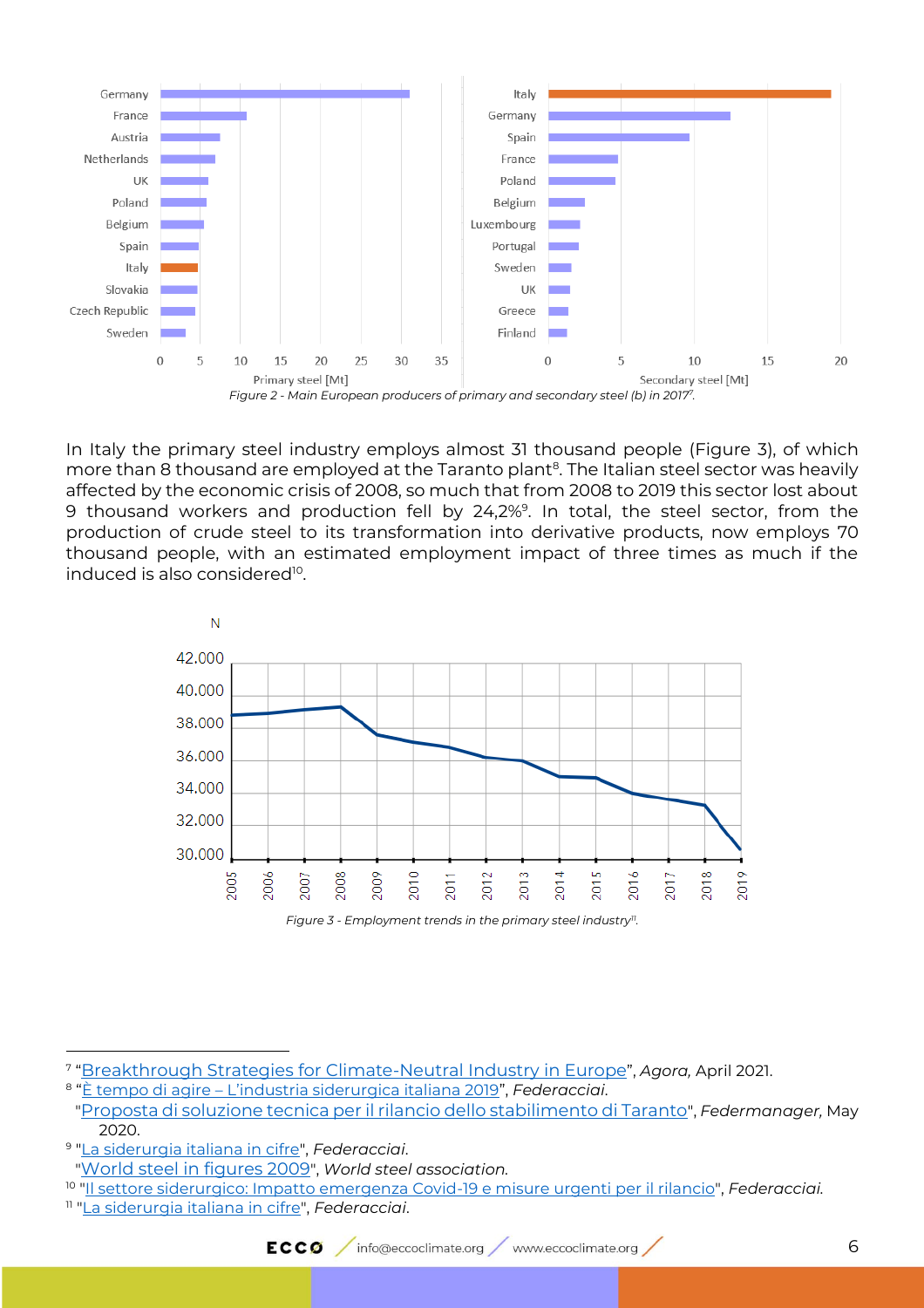In 2019 the turnover of the primary steel industry was 28,1 billion euros, with an important share coming from activities in foreign markets<sup>12</sup>. In fact, the Italian steel industry is an international excellence, so much that in 2019 our country exported 18 million tons of steel, mainly to Germany, France and Spain<sup>is</sup>. In the same year 20,6 Mt of steel was imported, mainly from Ukraine, Germany and France.

| <b>Number of active enterprises</b>  | 534            |         |
|--------------------------------------|----------------|---------|
| <b>Of which SMEs</b>                 | 511            | (95,7%) |
| <b>Employment</b>                    | 30'601         |         |
| <b>Production</b>                    | 23,2 Mt        |         |
| % Italy compared to UE28 production  |                | 14,6%   |
| % Italy compared to world production |                | 1,2%    |
| <b>Export</b>                        | 18 Mt          |         |
| <b>Turnover</b>                      | 28,1 billion € |         |
| Of which SMEs                        |                | 14%     |

[Table 1](#page-6-1) summarizes the main data related to the Italian steel industry.

<span id="page-6-1"></span>*Table 1 - Main data related to the Italian steel industry.* 

#### <span id="page-6-0"></span>**3 The importance of maintaining a domestic primary steel production**

In line with the goals of the Paris Agreement, Italy has pledged, with all EU countries, to reduce greenhouse gas emissions by at least 55% net by 2030, so as to achieve climate neutrality by 2050. Primary steelmaking is one of the so-called 'hard to abate' sectors, i.e., for which decarbonization is particularly complex and technologies for the complete abandonment of fossil sources in production processes are not readily available at affordable costs.

There are some applications where the use of primary steel is essential. In such applications it is necessary for steel to have excellent surface characteristics (both for aesthetic reasons and to better resist certain failure phenomena such as corrosion) and excellent ability to deform without fracturing (high ductility). Such applications include vehicle bodies, safety components, food cans, rails, complex profiles for furniture and parts of mechanical systems that require deep deformation. These areas of use cover about 30 percent of steel applications<sup>14</sup>. Taranto is home to the national primary steel presidium and its eventual closure would affect the entire manufacturing industry sector. In light of the useful life of these plants, new investments in plant renewal cannot fail to adequately consider zero- or low-emission technologies and aim to implement on an industrial scale solution in line with the goals of the ecological transition.

Steel is an easily and completely recyclable material and is, therefore, also compatible with the principles of the circular economy. Approximately 16 million tons of ferrous scrap is recycled each year in Italy, 73% of which comes from the domestic market [\(Figure 4\)](#page-7-1)<sup>15</sup>. Secondary steel producers are highly dependent on the availability of scrap on the domestic market and maintaining primary steel production in the territory is also necessary to ensure stability and security of supply for Italian companies.

<sup>12</sup> "[Risultati economici delle Imprese: Industria \(Ateco 3 cifre\) e classe di addetti](http://dati.istat.it/Index.aspx?DataSetCode=DICA_ASIAUE1P)", *ISTAT.* 

<sup>13</sup> "È tempo di agire – [L'industria siderurgica italiana 2019"](http://federacciai.it/pubblicazioni-varie/), *Federacciai*.

<sup>14</sup> Data *Politecnico di Milano*.

<sup>15</sup> "È tempo di agire – [L'industria siderurgica italiana 2019"](http://federacciai.it/pubblicazioni-varie/), *Federacciai*.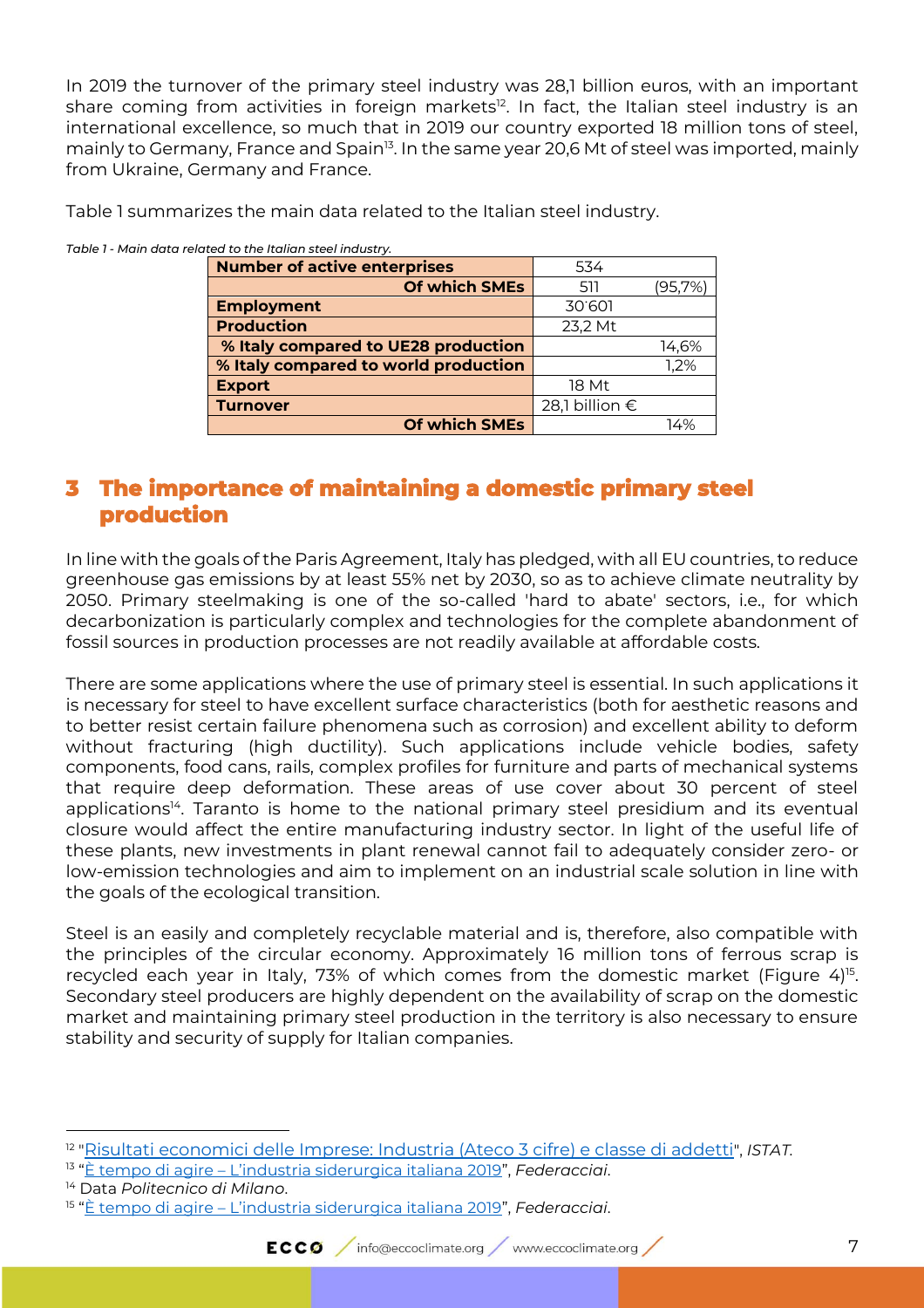

*Figure 4 - Distribution of scrap origin in 2019.*

<span id="page-7-1"></span>China is the world's leading steel producer: in 2018 it produced 928 Mt of steel, 89,4% of which was full cycle<sup>16</sup>. Most of China's steel is produced in carbon coke-fired blast furnaces because China is still a developing economy and has limited availability of ferrous scrap. However, as products and infrastructures reach end-of-life in the coming years, it is likely that the increasing availability of ferrous scrap and China's climate neutrality targets to 2060 will support a gradual shift from primary steel production to electric arc furnace technology $^{\prime\prime}$ . This shift will have a significant impact on scrap demand both in China and around the world. If China decides to convert even 15% of its installed full-cycle capacity to electric arc furnaces, it alone would achieve a scrap demand of about 220 million tons per year. Scrap is already a scarce resource and must, therefore, be carefully managed. This leads to primary steel production being considered a necessary process. Indeed, depending on scrap imports exposes the entire national steel industry and many key sectors in our country's economy to high risks and uncertainties.

# <span id="page-7-0"></span>**4 The DRI technology**

The aim of this work is to identify a possible conversion plan for the hot area of the Taranto steel site that would allow the continued production of primary steel with technologies that are compatible with climate neutrality goals to 2050. This paper also considers the social implications of reconversion, particularly in terms of employment, and the support mechanisms and public interventions needed.

Currently in Taranto, primary steel is produced through the BF - BOF (Blast Furnace - Basic Oxygen Furnace) process [\(Box 1\)](#page-9-0). However, the only solution in which investment is consistent with the long-term decarbonization path is the total reconversion of the Taranto steel plant with Direct Reduced Iron (DRI) technology and electric arc furnaces (EAF). By means of this process, it is possible to obtain a low-carbon iron product from ore without the transition of the metal to a liquid state. Currently, one of the most popular processes is based on the *MIDREX* technology, which uses a mixture of carbon monoxide and hydrogen as the reducing agent, obtained by reacting natural gas with carbon dioxide:

 $CH_4 + CO_2 \rightarrow 2CO + 2H_2$ 

<sup>16</sup> "[Steel Statistical Yearbook 2020 concise version](https://www.worldsteel.org/en/dam/jcr:5001dac8-0083-46f3-aadd-35aa357acbcc/Steel%2520Statistical%2520Yearbook%25202020%2520%2528concise%2520version%2529.pdf)", *World steel association.*

<sup>17</sup> "[Clima: Xi promette Cina a emissioni zero entro il 2060](https://www.ansa.it/canale_ambiente/notizie/clima/2020/11/17/clima-xi-promette-cina-a-emissioni-zero-entro-2060_dde47cea-4a09-4359-90d6-cb16f2b75d2e.html)", *Ansa,* 17 November 2020.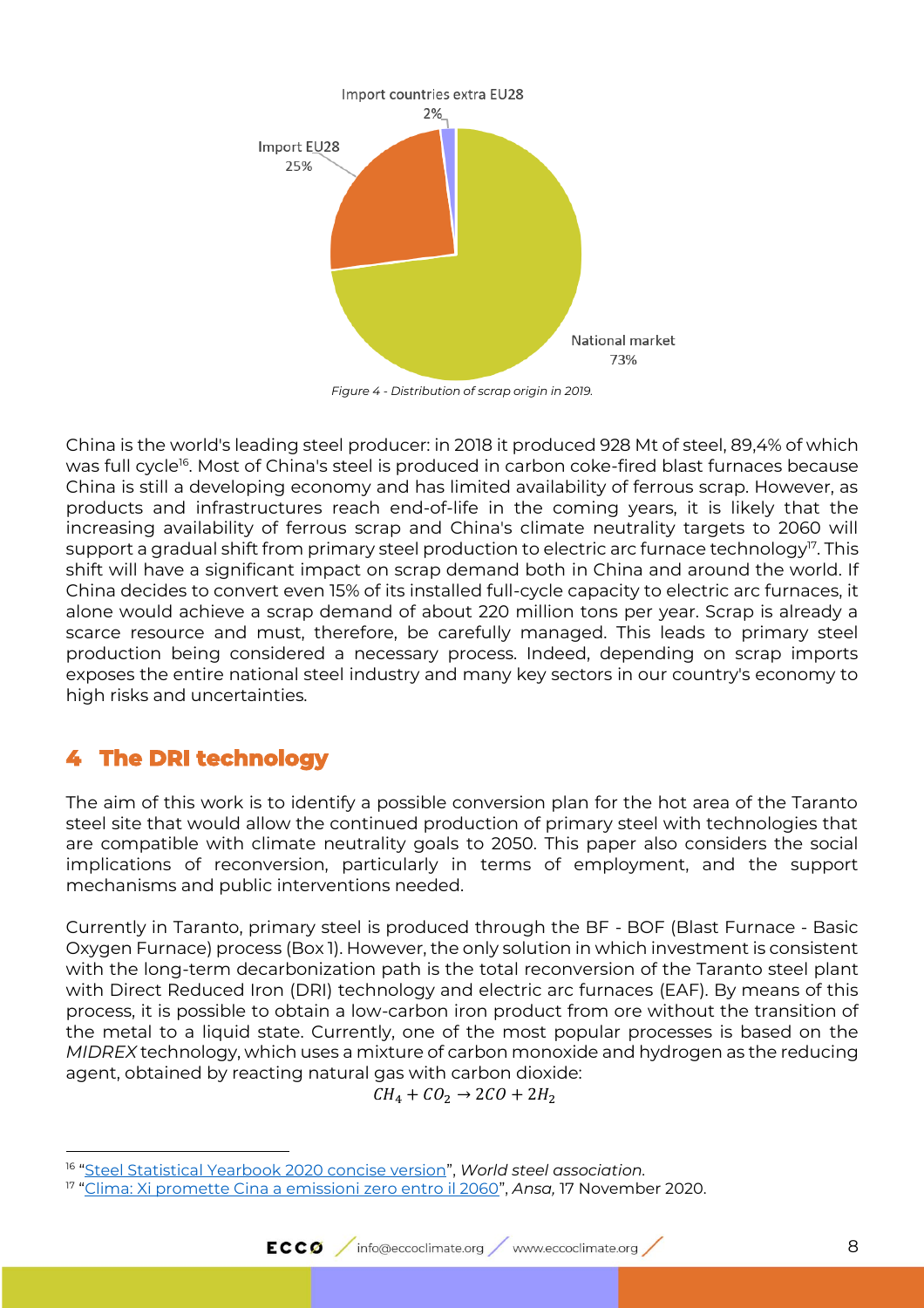The reducing gas is preheated and fed into a furnace at a temperature of 750°C to 900°C. Iron ore is also charged in the furnace and the following overall reactions take place:

$$
\begin{array}{l} Fe_2O_3+3CO\rightarrow 2Fe+3CO_2\\ Fe_2O_3+3H_2\rightarrow 2Fe+3H_2O \end{array}
$$

The resulting product is then supplied as raw material to electric arc furnaces, where the scrap is melted by electricity and natural gas (in the future, hydrogen) burners, and primary steel is thus produced [\(Figure 5\)](#page-8-0).



*Figure 5 - Steel production with DRI technology and electric arc furnace<sup>18</sup> .*

<span id="page-8-0"></span>During the DRI production process with natural gas, the hydrogen in the reducing gas contributes to the reduction of 66% of iron ore, while the remaining 34% is reduced by carbon monoxide, which then gives rise to CO $_2$ <sup>19</sup>. For iron ore reduction, however, only hydrogen can be used, and with green hydrogen,  $CO<sub>2</sub>$  emissions related to primary steel production can be abated. From a technical point of view, therefore, DRI makes it possible to produce steel with a quality fully comparable to the product of full-cycle mills, since steel is derived directly from ore reduction and its quality does not depend on scrap sorting processes. Natural gas DRI technology makes it possible to eliminate coal-fired blast furnaces, significantly reducing the emission contribution. Only with the subsequent switch to green hydrogen, however, primary steel can be produced in a manner fully compatible with the 2050 climate goals.

<sup>18</sup> "Azione per il clima", *ArcelorMittal,* May 2019.

<sup>19</sup> Dati *Politecnico di Milano*.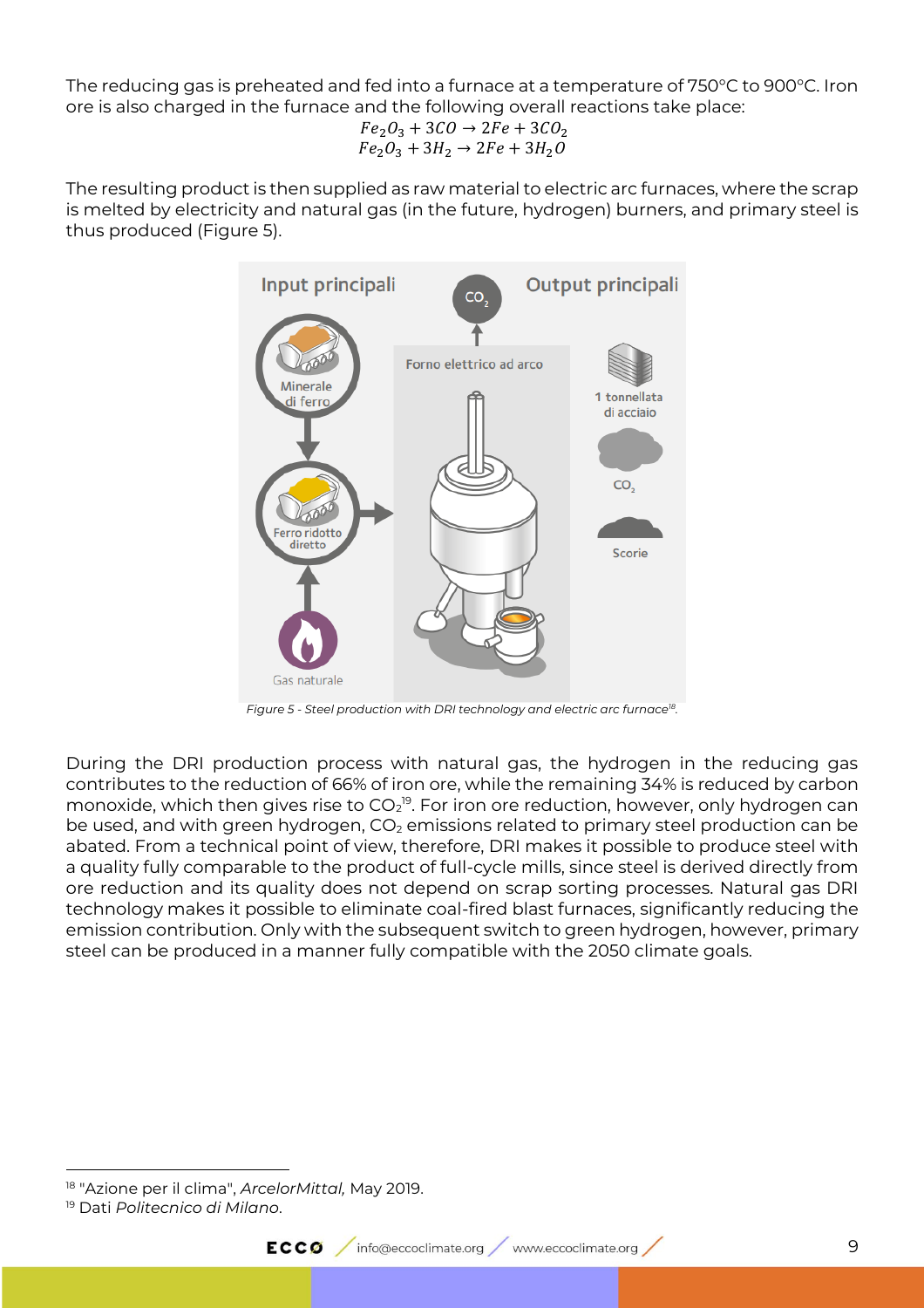#### <span id="page-9-0"></span>*Box 1 The BF – BOF technology*

The BF - BOF (Blast Furnace - Basic Oxygen Furnace) process is the one most widely used for primary steel production and consists of the following stages:

- 1. Preparation of raw materials (iron ore and coal). The iron ores are sent to sintering and pelletizing plants to obtain agglomerates of the appropriate size. The agglomerates are then crushed and cooled and  $CO<sub>2</sub>$  is an emission from the sintering plants. The coal undergoes distillation, a gaseous chemical separation process that takes place at a temperature of 510°C to 1˙010°C, in the absence of oxygen. This produces coke, which is then mixed together with iron ore and heated to a temperature of 1˙000 to 1˙300°C;
- 2. Production of pig iron. Iron ore, coke and limestone are loaded into the blast furnace and hot air is fed in from below. The air reacts with the coke, forming carbon monoxide (CO):

$$
\begin{array}{c} C + O_2 \rightarrow CO_2 \\ CO_2 + C \rightarrow 2CO \end{array}
$$

Carbon monoxide is the reducing agent for separating the iron in the ores, according to the following overall chemical reaction:

$$
Fe_2O_3 + 3CO \rightarrow 2Fe + 3CO_2
$$

This produces liquid pig iron, which is an alloy with a carbon content of more than 2,11%.

3. Steel production. To obtain steel, a material with a carbon content of 0,005% < C < 2,11%, pig iron is fed into the basic oxygen furnace, along with a certain amount of scrap (with a cooling function) and is converted to steel by a jet of oxygen. The latter reacts with the carbon in the pig iron and carbon dioxide is formed: this reduces the carbon content and produces steel.



<sup>20</sup> "Azione per il clima", *ArcelorMittal,* May 2019.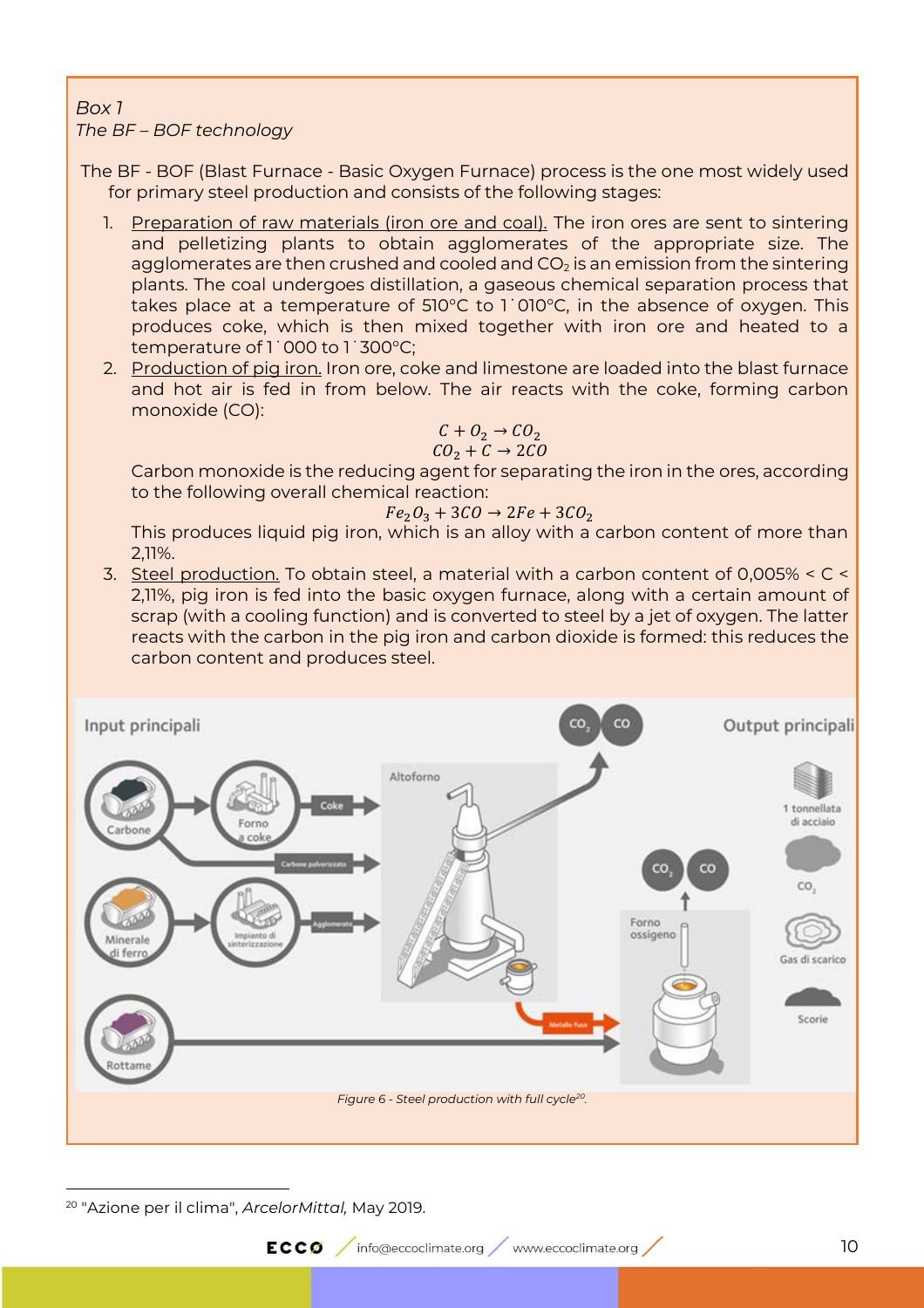In the full-cycle process, coal has multiple functions: it is one of the 'ingredients' to produce the steel alloy, it is the source of the reducing chemical species for the production of pig iron, it is used as an energy source for heat generation and it has a structural function for supporting the material loaded into the blast furnace. Full cycle steel production is particularly emissive in terms of gaseous pollutants, dust and greenhouse gases. In 2020 3,4 million tons of steel were produced at the Taranto steel mill, emitting 8,3 million tons of  $CO<sub>2</sub>$  into the atmosphere.

#### <span id="page-10-0"></span>**4.1 Best practice examples**

In Europe many large steel producers are already investing in projects that aim to develop hydrogen DRI technology on a large scale. In 2016 *SSAB*, *LKAB* and *Vattenfall* started the *HYBRIT* (*HYdrogen BReakthrough Ironmaking Technology<sup>21</sup>*) project, a joint venture with the goal of developing the replacement of coal with hydrogen in the steelmaking process. A year ago, the first tests for green steel production began at the Lulea steel mill in northern Sweden. The first batches of green steel have been sent to the *Volvo Group* to design prototype vehicles made from this steel and the goal is to develop hydrogen DRI technology on an industrial scale by 2026. The joint venture also announced that a green hydrogen DRI plant will be built in Gaellivare, Sweden, with a production capacity of 1,3 Mt of steel per year, which will start operation in 2026 and reach an output of 2,7 Mt/year in 2030 $^{22}\!.$ 

In 2019 *ArcelorMittal* launched a 65 million € project to experiment green hydrogen steel production in Hamburg, Germany<sup>23</sup>. DRI technology has been used at this plant since 1971, based on the use of natural gas. Now the goal is to produce 100 kt per year of steel using grey hydrogen first and then gradually switch to green hydrogen.

With the *H2FUTURE* project*<sup>24</sup>* , funded by the European Union in 2019, the production of green hydrogen on an industrial scale is being studied for later use in the steel industry. To this end, At the Voaestalpine plant in Linz, Austria, has been built the largest pilot plant for the production of hydrogen for the steel industry, with a 6 MW electrolysis capacity<sup>25</sup>. Total funding for the project is 18 million euros. Initial tests are having positive results.

#### <span id="page-10-1"></span>**4.2 The local pollution problem in Taranto**

The DRI process is characterized by a 'shorter' production line than the classic full-cycle process, with no need for coking and agglomeration plants, which have the greatest environmental impact. During these processes, in fact, emissions of toxic and carcinogenic substances are formed with very significant local pollution and health effects. When evaluating solutions for the reconversion of the Taranto plant, therefore, the broader environmental objectives that need to be pursued on the area must also be considered. This approach, especially in the context of Taranto, is inescapable: the steel plant is the emblem of a production model that characterized the country's industrial development at a time in history (the post-war period) when the health and environmental component was completely ignored in the planning of investments, including public ones. In defining the location of

<sup>21</sup> [Progetto HYBRIT.](https://www.hybritdevelopment.se/en/)

<sup>&</sup>lt;sup>22</sup> "HYBRIT: SSAB, LKAB and Vattenfall to begin Industrialization of future fossil-free steelmaking by [establishing the world's first production plant for fossil-free sponge Iron In G](https://www.ssab.it/novit%C3%A0/2021/03/hybrit-ssab-lkab-and-vattenfall-to-begin-industrialization-of-future-fossilfree-steelmaking-by-estab)ällivare", *SSAB,* 24 March 2021.

<sup>23</sup> "Azione per il clima", *ArcelorMittal,* May 2019.

<sup>24</sup> [Progetto H2FUTURE](https://www.h2future-project.eu/).

<sup>25</sup> ["H2FUTURE"](https://www.voestalpine.com/greentecsteel/en/breakthrough-technologies/), *Voestalpine.*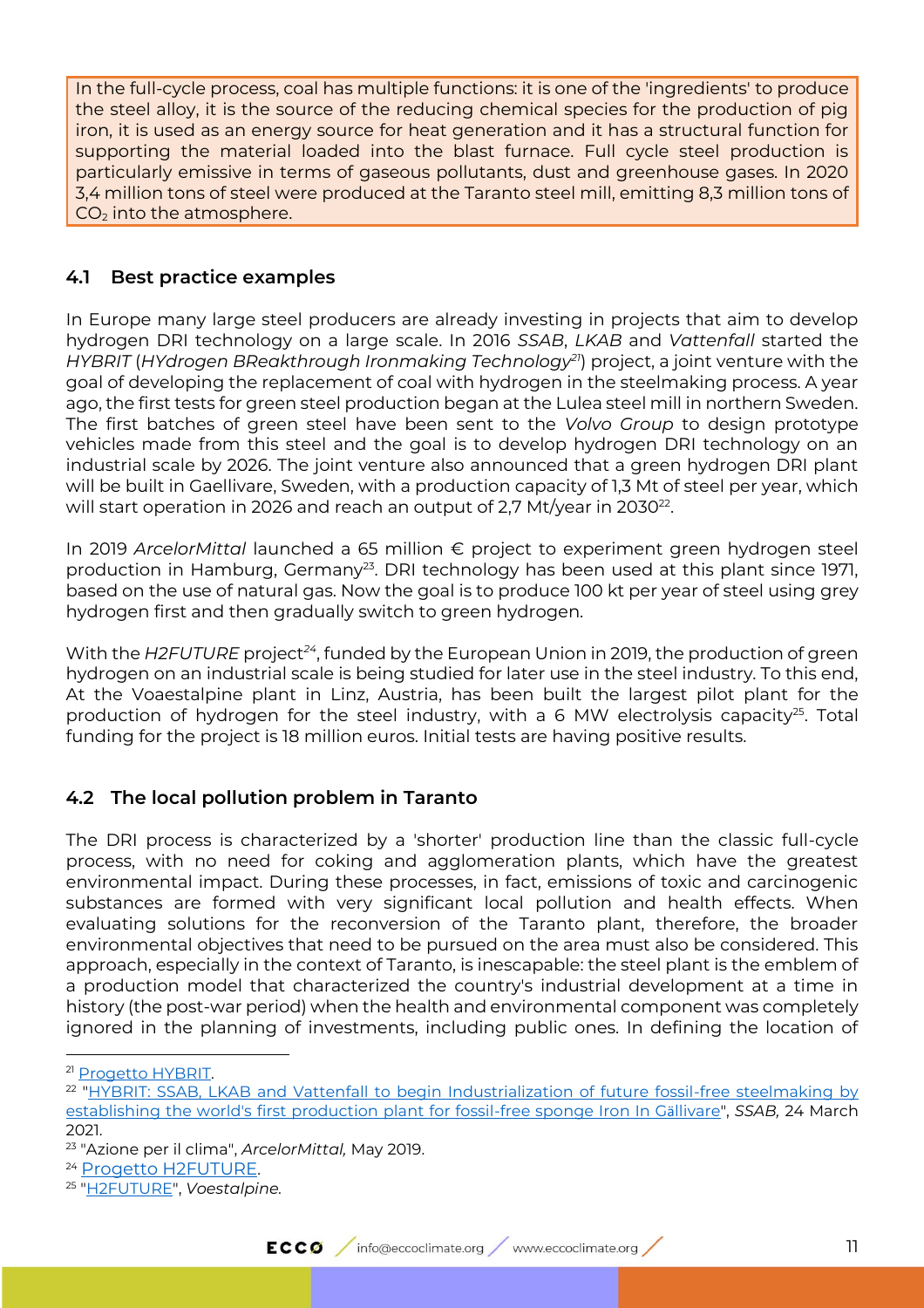production hubs, logics more related to the socioeconomic context than to the environmental and health context were valid. Such an approach, over the years, has led to many of the environmental emergencies on a national scale: just remember the Augusta area in Sicily, Marghera in Venice or Brindisi, just to name a few. Taranto, then, is an emblematic case: an industrial area that is comparable in size to that of the built-up area and is close to it, located in a fragile environmental context (just think of the morphological conformation of the coast in that stretch), for years at the center of legal battles and citizen protests for the pollution it generates. According to the findings of the latest Control at the *ArcelorMittal* strategic steel plant of national interest in Taranto by *ISPRA*, the emissions channelled from the hot area alone amount to:

- 3,1 thousand tons per year of dust;
- 257,7 kt per year of substances considered carcinogenic and/or toxic to reproduction and/or mutagenic;
- 1 kt per year of inorganic substances that occur as dust (such as, for example, cadmium, mercury and thallium).

The *ISPRA* Control also reports that the peculiar problem of the plant is the significant amounts of diffuse emissions that the steelmaking process causes. In addition to air pollution, the broader effect on all environmental compartments must be considered, even considering the concentration of receptors in the immediate vicinity of the plant area. It is evident how much, even if the environmental interventions already planned are carried out to minimize the impacts on the territory, the process itself, with the massive use of coal, determines inevitable environmental and health consequences that a replacement of the technology could, instead, radically solve.

[Table 2](#page-11-0) shows the emissions of climate-altering gases and pollutants from the Taranto steel plant.

|                                                |          | u.o.m.        |
|------------------------------------------------|----------|---------------|
| <b>Carbon dioxide (CO2)</b>                    | 10'763,3 | kt            |
| <b>Carbon monoxide (CO)</b>                    | 73,4     | kt            |
| Nitrogen oxides (NO <sub>x</sub> )             | 5,2      | kt            |
| Sulfur oxides (SO <sub>x</sub> )               | 4,6      | kt            |
| <b>Particulate matter (PM10)</b>               | 0,3      | kt            |
| Non-methane volatile organic compounds (NMVOC) | 0,2      | kt            |
|                                                |          | <b>u.o.m.</b> |
| Ammonia (NH <sub>3</sub> )                     | 37,8     | t             |
| <b>Chlorine and inorganic compounds (HCI)</b>  | 19,4     | $†$           |
| <b>Florus and inorganic compounds (HF)</b>     | 8,1      | $†$           |
| <b>Benzene</b>                                 | 8        | $\ddagger$    |
| <b>Zinc and compounds (Zn)</b>                 | 4,3      | $†$           |
| <b>Cyanides (CN)</b>                           | 3,8      | $†$           |
| <b>Chromium and compounds (Cr)</b>             | 1,4      | t             |
| <b>Nickel and compounds (Ni)</b>               | 0,7      | t             |
| <b>Lead and compounds (Pb)</b>                 | 0,6      | $†$           |
| <b>Cupper and compounds (Cu)</b>               | 0,3      | $\ddagger$    |
| <b>Naphthalene</b>                             | 0,2      | t             |
| <b>Arsenic and compounds (As)</b>              | O,1      | t             |
| <b>Cadmium and compounds (Cd)</b>              | O,1      | t             |
|                                                |          | u.o.m.        |
| <b>Mercury and compounds (Hg)</b>              | 21       | kg            |

<span id="page-11-0"></span>*Table 2 - Greenhouse gas and pollutant emissions from the Taranto steel mill in 2018<sup>26</sup> .*

<sup>26</sup> ["ArcelorMittal Italia"](https://industry.eea.europa.eu/industrial-site/environmental-information?siteInspireId=IT.CAED%2F741231003.SITE&siteName=ArcelorMittal%20Italia&siteReportingYear=2018), *European Industrial Emissions Portal*.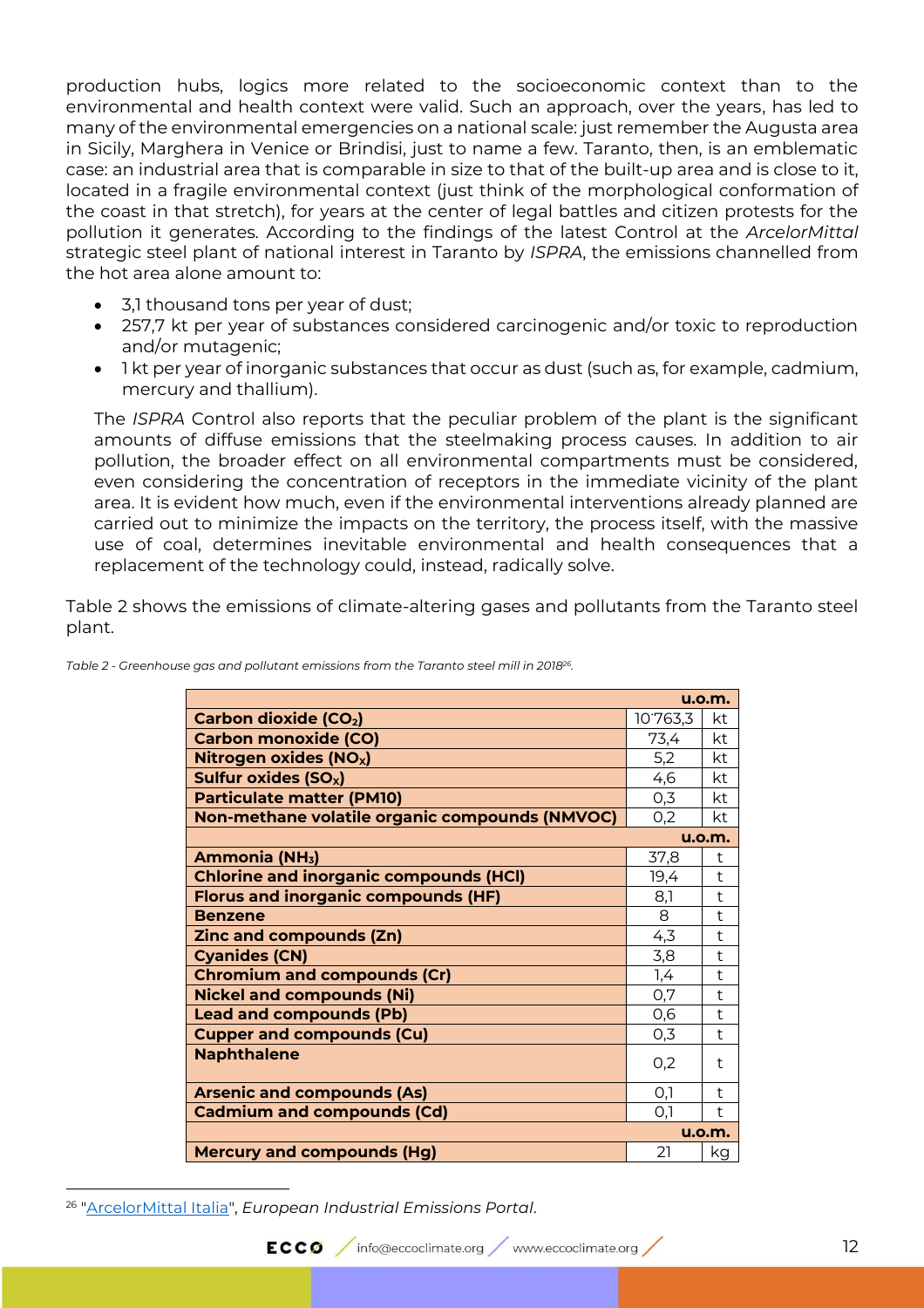#### <span id="page-12-0"></span>**4.3 The scale of intervention**

On average, primary steel plants aimed at producing flat products, such as the Taranto plant, have higher capacities than electric arc furnaces. Typically, annual production capacities are between 4 and 8 million tons. For the Taranto plant, which was designed and built for a production of 12 Mt/year<sup>27</sup> (of which 9,5 Mt was produced on site and the rest imported to the plant in the form of semi-finished products<sup>28</sup>), it is assumed that it will reach 8 Mt/year of steel production at full capacity. This production level makes it possible to take advantage of economies of scale, which has always been the strength of the Taranto plant, to keep production and rolling capacity in balance, to take advantage of the service area and logistics, and to optimize employment levels. Compared to the 2020 output, the production level can grow gradually, as assumed, for example, by the *Invitalia - ArcelorMittal* agreement<sup>29</sup> [\(Figure](#page-12-2)  [7\)](#page-12-2).



<span id="page-12-2"></span>*Figure 7 - Trend of primary steel production in Italy since 1990. Shown in purple is the 2021 - 2025 production level of the Taranto plant agreed between Invitalia and ArcelorMittal<sup>30</sup> .*

#### <span id="page-12-1"></span>**4.4 Current costs of DRI technology**

Natural gas DRI technology is a proven and established solution that is already being used by some steel plants, especially in the Middle East, where companies have access to cheap natural gas. In the context of decarbonizing primary steel production, however, the use of natural gas should be seen as a transitional fuel, as it still involves the emission of a certain amount of greenhouse gases (albeit significantly reduced compared to the use of coal). The reliance on gas is motivated by the timing of conversion, which involves the closure of coalfired blast furnaces and necessitates waiting for the development of appropriate technologies to produce the required amounts of hydrogen and the increased penetration of renewables in the national power system. DRI technology has a strategic interest from this perspective because it allows this transition to be made with modest plant interventions, since

<sup>27</sup> ["Proposta di soluzione tecnica per il rilancio dello stabilimento di Taranto"](https://www.federmanager.it/pubblicazione/ex-ilva-proposta-di-soluzione-tecnica-per-il-rilancio-dello-stabilimento-di-taranto/), *Federmanager,* May 2020. <sup>28</sup> Data *Politecnico di Milano*.

<sup>29</sup> "AM InvestCo Italy S.p.A.", 12 January 2021.

<sup>30</sup> ["Rapporto esercizio 2020 Allegato-1.2 Materiali prodotti in stabilimento"](https://va.minambiente.it/it-IT/Oggetti/Documentazione/2038/4338?Testo=&RaggruppamentoID=2005#form-cercaDocumentazione), *Minister of Ecological Transition.*

[<sup>&</sup>quot;La siderurgia italiana in cifre"](http://federacciai.it/pubblicazioni-varie/), *Federacciai*.

<sup>&</sup>quot;AM InvestCo Italy S.p.A.", 12 January 2021.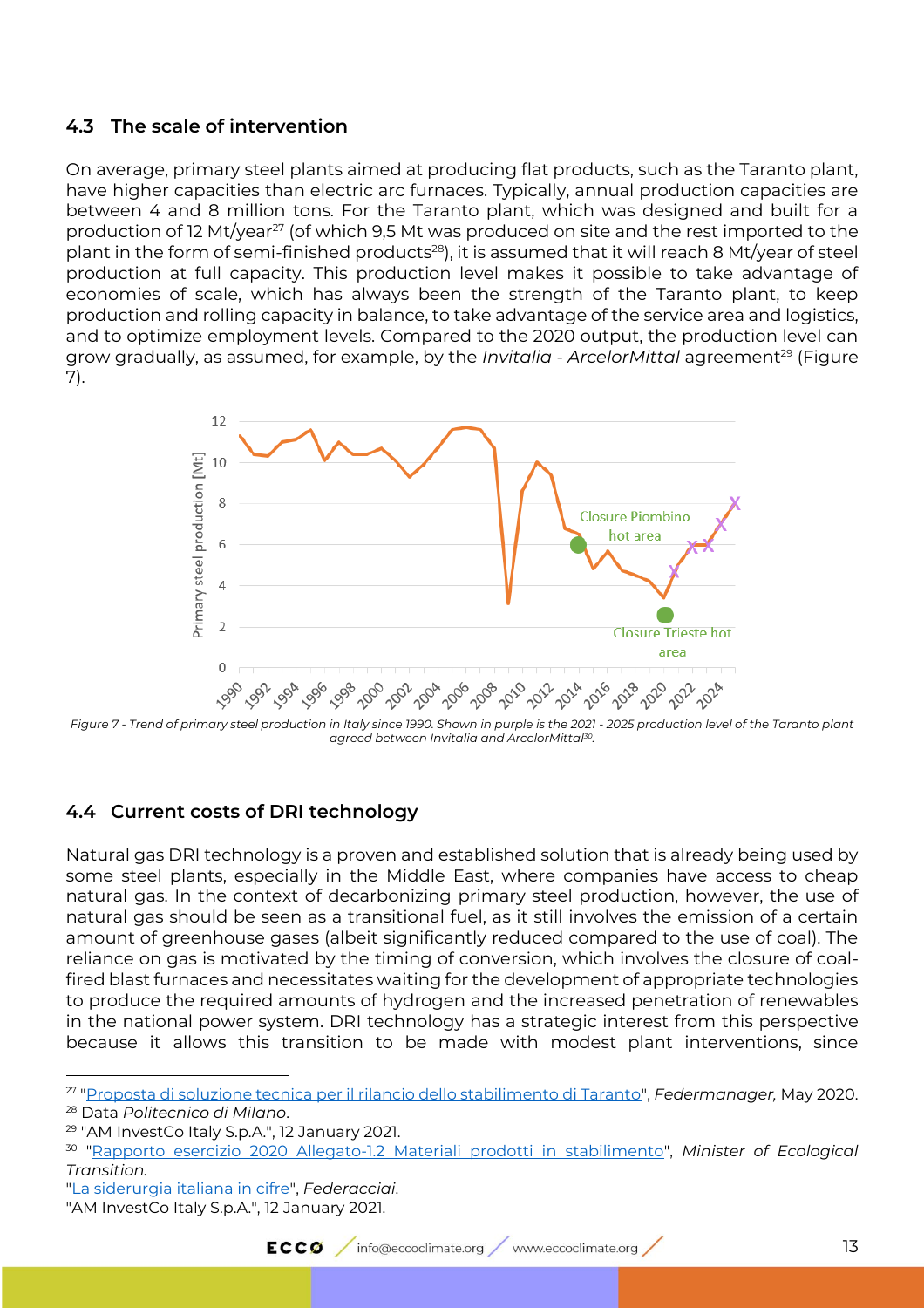optimization is primarily related to operational and product quality aspects rather than basic plant engineering.

The use of green hydrogen, on the other hand, is still at an experimental stage, mainly because of the high investment in the infrastructure required to produce sufficient electricity from renewable energy sources and because of the still rather small size of electrolysers.

Based on the considerations outlined in the previous paragraphs, it is assumed that, when fully operational, the Taranto plant can reach a production of 8 Mt of steel per year. Hydrogen should be produced on-site, given the complexity and safety issues related to its transportation. The necessary electricity is assumed to be supplied from the grid and, based on this assumption, it is, therefore, not necessary to provide a dedicated system for power generation in Taranto, where it will, indeed, be possible to take advantage of the overproduction of renewables with storage systems. Investments in renewables are, therefore, not directly related to the Taranto steel plant, but will have to be integrated into the broader context of decarbonization of the national electricity system. Consideration may, however, be given to exploiting the large impermeable and roofing areas already present in the steel plant for the possible installation of photovoltaic systems.

The investments required to convert the Taranto plant from coal-fired blast furnaces to natural gas-fired DRI concern direct reduction units, electric arc furnaces and pelletizers for iron ore processing. The direct reduction units cost €1,8 billion to produce 8 million tons of steel per year<sup>31</sup>. For the electric arc furnaces, an investment of  $\epsilon$ 0,5 billion is estimated, assuming reuse of some already very efficient auxiliary equipment at the plant. The pelletizer, costing 220 million euros, must also be built for steel production from DRI. A total investment of 2,5 billion euros is obtained, to which are also added the costs related to the decommissioning of the existing blast furnaces and those related to the plant adaptation resulting from the layout change.

For the subsequent transition from natural gas to green hydrogen, electrolysers and hydrogen storage systems are needed, so that the continuous operation of the plant can be guaranteed. Considering that 0,06 tons of hydrogen are needed to produce one ton of steel, at steady state, 0,5 Mt of hydrogen per year must be produced, resulting in a requirement of 56,4 tons of hydrogen per hour, assuming continuous operation of the electrolysers. Behind the assumption of a specific electrical requirement of the electrolysers of 52 MWh/t hydrogen and a price of this technology of 1 million euros per MW, this results in an investment of 2,9 billion euros<sup>32</sup>.

Even with continuous operation of the electrolysers, a steel plant requires storage of a certain amount of hydrogen to ensure safety and continuity of operation. For a large steel plant, it is necessary to store an amount of hydrogen corresponding to five working days, which for Taranto is equivalent to 6,8 kt of hydrogen once the production target of 8 Mt of steel per year is reached<sup>33</sup>. Considering that tanks cost between €500 and €600/kg and that compressors cost €1˙500/kW, an investment of €5,3 to €5,9 billion is needed for hydrogen storage systems<sup>34</sup>. This results in an additional investment of between €8,2 and €8,9 billion being required for the transition from natural gas to green hydrogen. [Table 3](#page-14-0) summarizes the investments needed to convert the Taranto plant from coal-fired blast furnaces to green hydrogen DRI technology.

<sup>31</sup> Data *Politecnico di Milano*.

<sup>32</sup> Data *Politecnico di Milano*.

Hypothesis *IEA*.

<sup>&</sup>lt;sup>33</sup> Bhaskar, Abhinav; Assadi, Mohsen; Somehsaraei, Nikpey, Homam; "Decarbonization of the Iron and [Steel Industry with Direct Reduced of Iron Ore with Green Hydrogen"](https://www.mdpi.com/1996-1073/13/3/758), *energies,* 9 February 2020. <sup>34</sup> Data *Politecnico di Milano*.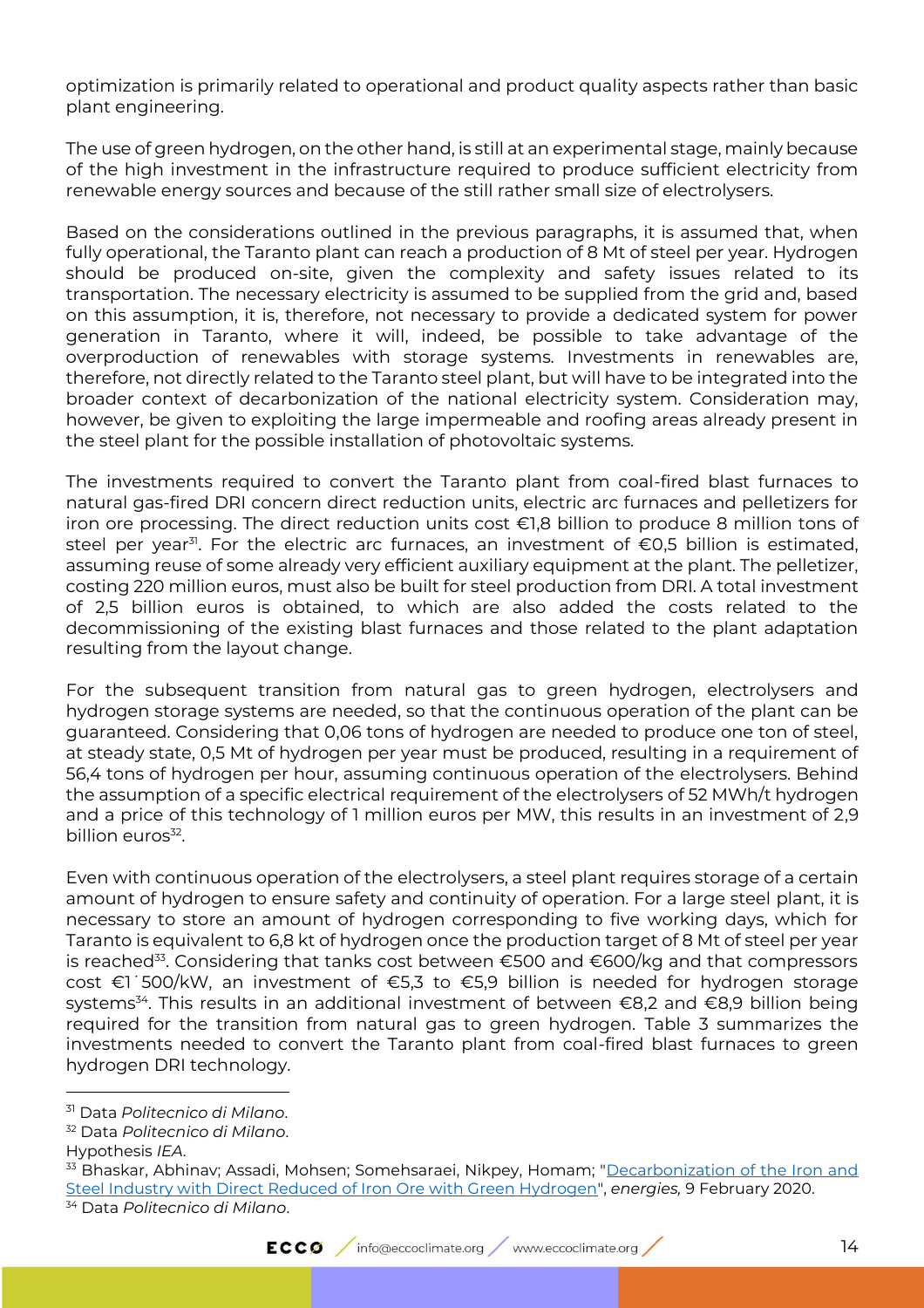<span id="page-14-0"></span>*Table 3 - Investment needed to convert Taranto steel from coal-fired blast furnaces to green hydrogen DRI technology (current costs).*

| Investment needed [billion €]                             |               |  |  |
|-----------------------------------------------------------|---------------|--|--|
| <b>DRI unit</b>                                           | 1,8           |  |  |
| <b>EAF unit</b>                                           | 0,5           |  |  |
| <b>Pelletizers</b>                                        | 0,2           |  |  |
| Subtotal to switch from coal to natural gas               | 2,5           |  |  |
| <b>Electrolyzers</b>                                      | 2,9           |  |  |
| <b>Hydrogen storage</b>                                   | $5,3 - 5,9$   |  |  |
| Subtotal for switching from natural gas to green hydrogen | $8,2 - 8,9$   |  |  |
| <b>Total</b>                                              | $10,7 - 11,3$ |  |  |

The Levelized Cost of Production (LCOP) of one ton of steel with green hydrogen DRI technology is currently estimated to be €669/ton. In the case of natural gas DRI, the LCOP is between 490 and 600 €/t depending on the price of natural gas. With coal-fired blast furnaces, there is a LCOP of  $\epsilon$ 580 to  $\epsilon$ 592 per ton of steel. However, by 2030 the CO<sub>2</sub> price is set to increase, from 58  $\epsilon/t$  today to about 68  $\epsilon/t^{35}$ . Combined with the drop in the price of electricity from PV (LCOE assumed to be 37,8  $\epsilon$ /MWh, down from 56,7  $\epsilon$ /MWh today<sup>36</sup>), this results in a drop in the cost of production with green hydrogen DRI to  $543 \in L$ . This solution turns out to be the most cost-effective since a LCOP of 607 €/t will be associated with natural gas DRI technology, which for coal blast furnaces goes up to 609 € per ton of steel produced.



*Figure 8 - Levelized Cost Of Production (LCOP) of steel today and in 2030 with coal blast furnaces, natural gas DRI technology, and green hydrogen, respectively. The current price ranges in the BF BOF and natural gas DRI cases are since a natural gas price of both €15.4/MWh (average 2019) and €63.6/MWh (average August, September, and October 2021) was considered. For the current BF BOF and gas DRI estimates, an electricity price of 40 €/MWh was assumed. In the hydrogen DRI case, electricity is assumed to be produced through a photovoltaic system, thus with a price of 56.7 €/MWh. By 2030, an electricity price of 37.8 €/MWh is assumed for all three technology solutions. Finally, a useful life of the plants of 20 years and a discount rate of 10 percent is assumed.*

Scenarios PRIMES.

<sup>35</sup> ["Spot Market"](https://www.eex.com/en/market-data/environmental-markets/spot-market), *eex*.

<sup>&</sup>lt;sup>36</sup> Such LCOE refers to electricity produced by photovoltaic, assuming: plant useful life of 20 years, discount rate of 10%, 1600 kWh of energy produced per kW, CAPEX of 600 €/kW, OPEX of 25 €/kW and a connection cost of 1,5 million € for a 30 MW plant (["Renewable Energy Report"](https://www.energystrategy.it/osservatorio-di-ricerca/renewable-energy/), *Politecnico di Milano*, May 2019). For 2030 a discount rate of 5% has been assumed (assuming that it is guaranteed by SACE), 1600 kWh of energy produced per kW, CAPEX of 500 €/kW and OPEX of 21,3 €/kW (["Renewable Energy](https://www.energystrategy.it/osservatorio-di-ricerca/renewable-energy/)  [Report"](https://www.energystrategy.it/osservatorio-di-ricerca/renewable-energy/), *Politecnico di Milano*, May 2019; ["Più pulita, intelligente e conveniente: come cogliere le](https://www.iai.it/it/pubblicazioni/piu-pulita-intelligente-e-conveniente)  [opportunità della transizione energetica in Europa"](https://www.iai.it/it/pubblicazioni/piu-pulita-intelligente-e-conveniente), *Energy Union Choices*; "PV LCOE in Europe 2014 - 30", PhotoVoltaic Technology Platform, 30 June 2015 and data from *Politecnico di Milano*).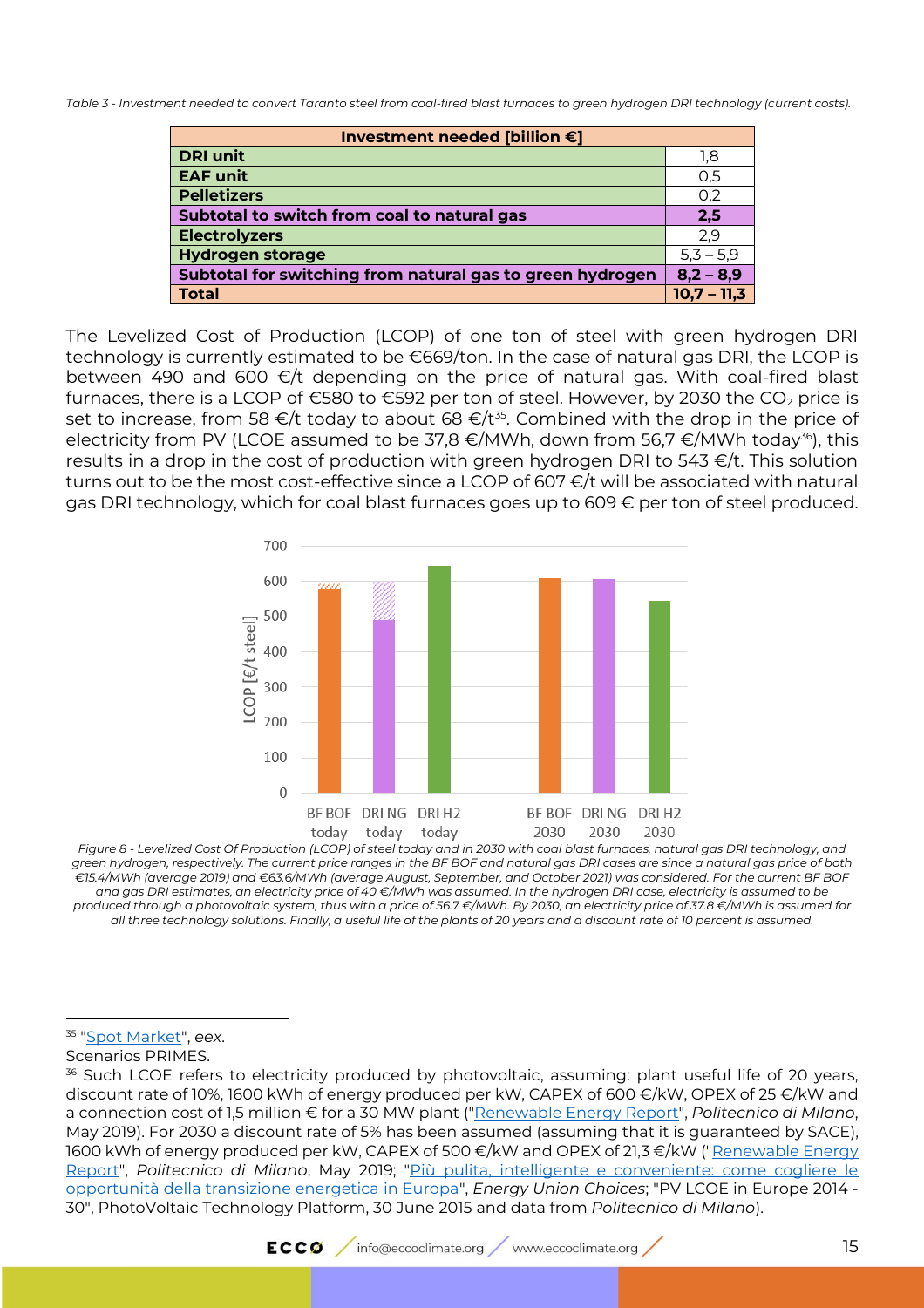The National Recovery and Resilience Plan<sup>37</sup> recognizes that steel is one of the sector where hydrogen can assume a relevant role in the perspective of progressive decarbonization. In this regard, in Mission 2 Component 2 (M2C2) "Renewable Energy, Hydrogen, Grid and Sustainable Mobility," an investment of only two billion euros is planned for the use of hydrogen in hardto-abate sectors (cement, glass, paper, ceramics and steel). For steel, it is intended to promote the study of hydrogen DRI pilot plants, electric furnaces for melting the DRI-derived pre-melt and reheating furnaces for subsequent rolling processes. However, of the total two billion euros planned, it is not specified how much is allocated to the development of hydrogen DRI technology.

#### **4.5 The costs of DRI technology in the medium term**

Currently, green hydrogen DRI technology is characterized by high costs, which are particularly affected by the prices of hydrogen production and storage systems. In the coming years, however, costs for green steel production are expected to decrease, mainly due to the supposed decrease in electrolyser prices, improved efficiency of these technologies and economies of scale. Assuming that 37 kWh of electricity will be required to produce one kilogram of green hydrogen in 2030 and that the cost of electrolysers will fall to 0,5 million euros per MW, this results in an investment of 1 billion euros for electrolysers<sup>38</sup>.

Hydrogen storage tank prices are also expected to fall to €375 to €490 per kg of hydrogen, resulting in an investment of €2,5 to €3,3 billion <sup>39</sup>. Thus, we have that the extra investment needed for the switch from natural gas to hydrogen will be between €5,5 and €6,2 billion, about 30% less than that obtained with current prices. [Table 4](#page-15-0) summarizes the investment needed to convert the Taranto plant from coal-fired blast furnaces to green hydrogen DRI technology with prices to 2030.

| Investment needed [billion €]                             |               |  |
|-----------------------------------------------------------|---------------|--|
| <b>DRI unit</b>                                           | 1,8           |  |
| <b>EAF unit</b>                                           | O,5           |  |
| <b>Pelletizers</b>                                        | 0,2           |  |
| Subtotal to switch from coal to natural gas               | 2,5           |  |
| <b>Electrolyzers</b>                                      |               |  |
| <b>Hydrogen storage</b>                                   | $4, 4 - 5, 2$ |  |
| Subtotal for switching from natural gas to green hydrogen | $5,5 - 6,2$   |  |
| <b>Total</b>                                              | $7.9 - 8.7$   |  |

<span id="page-15-0"></span>*Table 4 - Investment needed to reconvert Taranto steel from coal blast furnaces to green hydrogen DRI technology (costs to 2030).*

#### **4.6 The impact on employment**

There are currently 8˙200 people employed at the Taranto plant, including 5˙000 in the hot area<sup>40</sup>. The adoption of DRI technology generates a downsizing of the employment level because, as fewer plants are needed for steel production, fewer people are also needed to run these plants. The current low production volumes and plant modifications mean that the current workforce is surplus to the actual needs of the plant if converted to DRI. The literature shows that a DRI + EAF plant needs 227 to 400 workers to produce one million tons per year

<sup>&</sup>lt;sup>37</sup> "<u>Piano Nazionale di Ripresa e Resilienza</u>". <u>PNRR.pdf (governo.it)</u>

<sup>38</sup> Hypothesis *Hydrogen Europe*.

<sup>&</sup>lt;sup>39</sup> Gorre, Jachin; Ruoss, Fabian; Hannu Karjunen; Schaffert, Johannes; Tynjälä, Tero; "Cost benefits of [optimizing hydrogen storage and methanation capacities for Power-to-Gas plants In dynamic](https://www.sciencedirect.com/science/article/pii/S030626191931654X) [operation"](https://www.sciencedirect.com/science/article/pii/S030626191931654X), *Applied Energy*, 2020.

<sup>40</sup> ["Proposta di soluzione tecnica per il rilancio dello stabilimento di Taranto"](https://www.federmanager.it/pubblicazione/ex-ilva-proposta-di-soluzione-tecnica-per-il-rilancio-dello-stabilimento-di-taranto/), *Federmanager,* May 2020. Bentivogli, Marco; ["Contro i cialtroni dell'acciaio"](https://www.fim-cisl.it/2019/11/27/contro-i-cialtroni-dellacciaio/), *FIM-CISL*, 27 November 2019.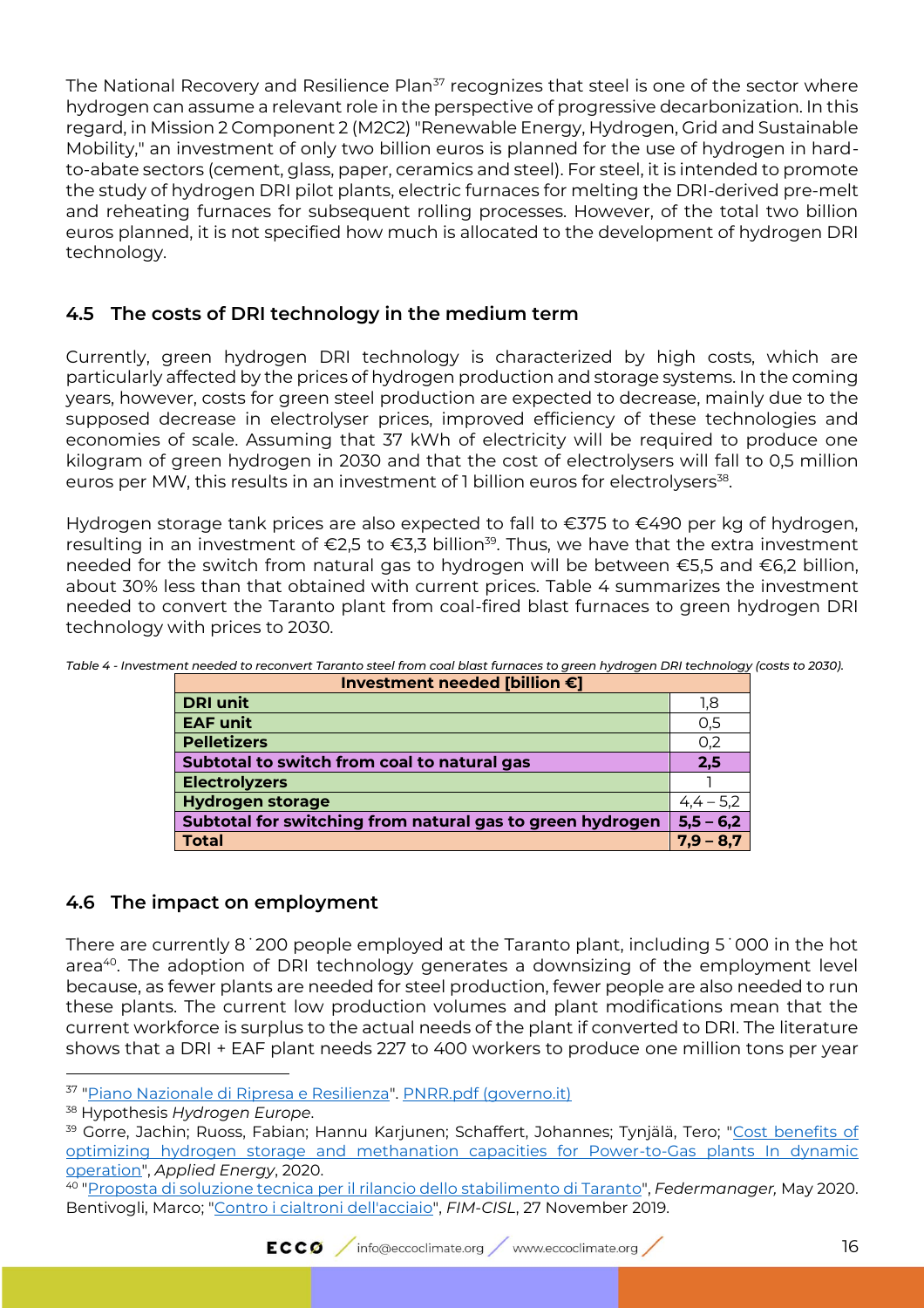of steel, which translates into a total workforce of 1˙816 to 3˙200 people, with a redundancy of  $1^{\circ}$ 800 to 3 $^{\circ}$ 184 workers $^{41}$ .

By producing the necessary hydrogen on-site, there is potential for the creation of a hydrogen supply chain. In the *Preliminary Guidelines of the National Hydrogen Strategy<sup>42</sup>, the Italian* government envisions the installation of about 5 GW of electrolysis capacity by 2030, double the amount needed for the reconversion of the Taranto steel plant. From these *Guidelines*, it is estimated that in Taranto the employment impacts, solely related to hydrogen production, could be about 100 thousand temporary jobs during the construction phase and 50 thousand permanent ones. The high investment required by hydrogen DRI technology is, therefore, offset by multiple benefits, such as the reduction of greenhouse gas and pollutant emissions and the creation of a local hydrogen supply chain, with positive repercussions on employment.

Training courses will be needed for workers to interface with the new technologies, including both DRI units and electrolysers. Resources from the Just Transition Fund*<sup>43</sup>* , a €17,5 billion fund to support the territories most affected by the decarbonization process, could be used for the eventual training of workers.

# **5 CO2 capture**

Several redevelopment projects at the Taranto plant have already been presented over the years, some of them based on the use of Carbon Capture and Storage (CCS). These facilities are used to capture carbon dioxide originating from the use of fossil fuels and certain industrial processes. Once captured, the  $CO<sub>2</sub>$  can be stored in special containment sites or it can be used as a raw material for the production of products such as, for example, plastics, cement or fuels (CCU, Carbon Capture and Utilization). The latter examples, however, do not involve industrial-scale realizations since most  $CO<sub>2</sub>$  utilization processes are at an experimental scale.

With the natural gas DRI process, an almost pure  $CO<sub>2</sub>$  stream is achieved. This allows for its easy capture, for  $CO<sub>2</sub>$  utilization or eventual storage, if significant potentials emerge. However, the main issue is the decommissioning of the coal-fired blast furnaces and the switching to natural gas DRI, which in itself already enables a 55% reduction in  $CO<sub>2</sub>$  emissions and aligns the primary steelmaking process with long-term decarbonization.

By maintaining the coal-fired blast furnaces and installing a CCS plant, emissions can be reduced by 50%, with electricity consumption of 1,5 MWh/t steel. With a production of 8 million tons of steel per year, 9,8 Mt of  $CO<sub>2</sub>$  would still be emitted, in addition to substantial pollutant and dust emissions [\(Figure 9\)](#page-17-0). It is, therefore, crucial, to point out that even using CCS to abate climate-changing emissions from coal-fired blast furnaces would not be possible to do so completely, there would be much higher operating costs than in the case of DRI, and, most importantly, the operating costs and environmental risks of a coal-based process would not come to an end, as desired for the Taranto area.

<sup>41</sup> ["Proposta di soluzione tecnica per il rilancio dello stabilimento di Taranto"](https://www.federmanager.it/pubblicazione/ex-ilva-proposta-di-soluzione-tecnica-per-il-rilancio-dello-stabilimento-di-taranto/), *Federmanager,* May 2020. Marescotti, Alessandro; ["L'occupazione crolla con l'acciaio green"](mailto:[News]%20L), *Peacelink,* 22 July 2021. 42 ["Strategia Nazionale Idrogeno Linee Guida Preliminari"](https://www.mise.gov.it/images/stories/documenti/Strategia_Nazionale_Idrogeno_Linee_guida_preliminari_nov20.pdf), *Minister of Economic Development.*  43 "[Just Transition Fund](https://www.europarl.europa.eu/thinktank/it/document.html?reference=EPRS_BRI%282020%29646180)", *European Parlament,* 20 September 2021.

ECCO / info@eccoclimate.org / www.eccoclimate.org /